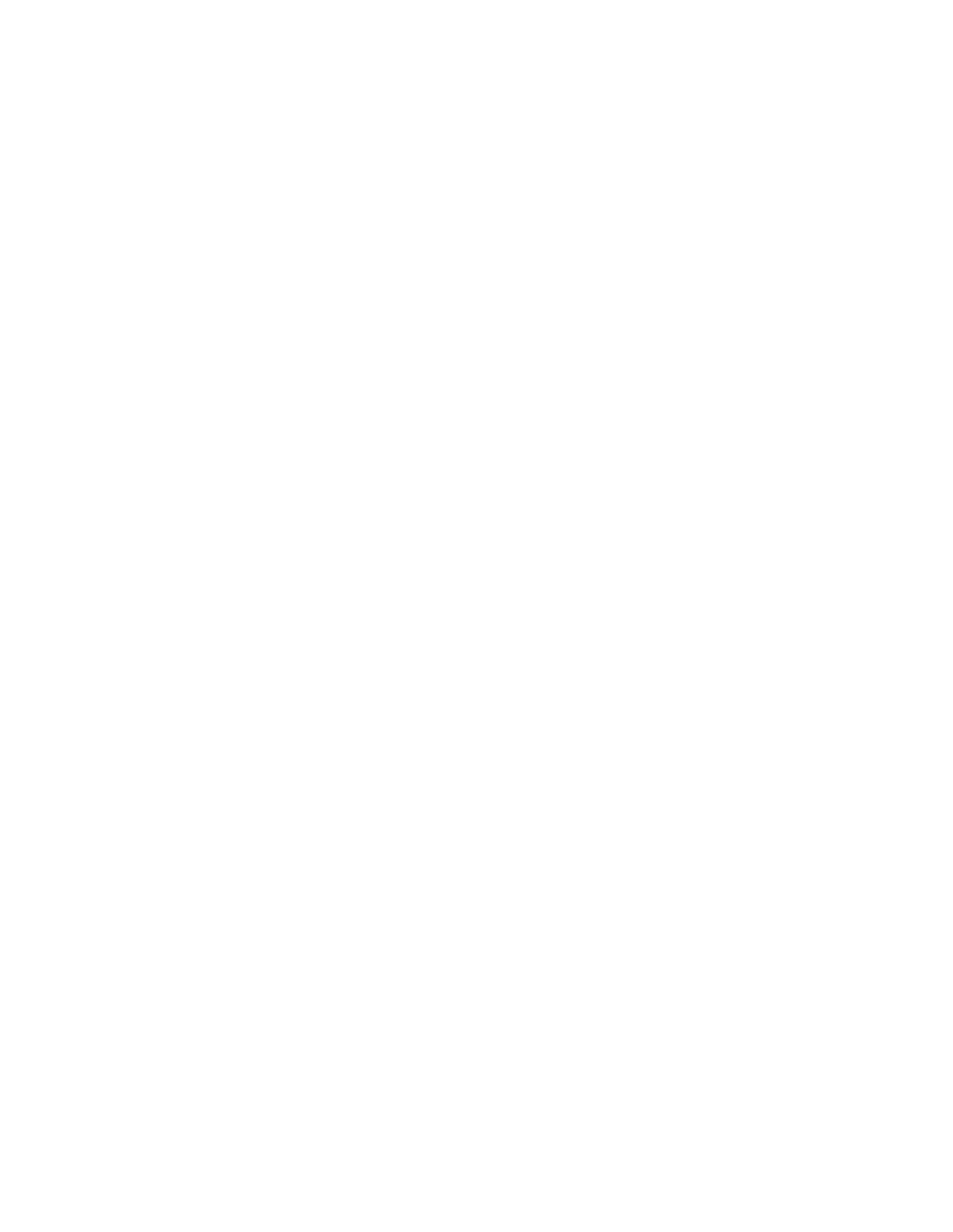### **Medical and Liability Release Form**

Please complete and return to Grace Point Church

ALL INFORMATION IS FOR EMERGENCY PURPOSES ONLY & WILL BE KEPT CONFIDENTIAL. ONE FORM PER FAMILY - PLEASE PRINT LEGIBLY.

|                                                                                            | Gender: Boy ________ Girl _____ |  |
|--------------------------------------------------------------------------------------------|---------------------------------|--|
| Date of Birth: ______- - ______ - ____________ Age: _______                                | Grade in school: ______________ |  |
|                                                                                            |                                 |  |
| Health History / Allergies (explanation on reverse, as needed):                            |                                 |  |
| ___ Drugs      ___ Diabetes      ___ Epilepsy    ___ Frequent upset stomach                |                                 |  |
| Lay Fever The Heart condition The Insect stings Compysical handicap                        |                                 |  |
| Chronic asthma Frequent colds __________________________________Other (explain on reverse) |                                 |  |
|                                                                                            |                                 |  |
|                                                                                            |                                 |  |
|                                                                                            | Gender: Boy _____ Girl ____     |  |
|                                                                                            |                                 |  |
|                                                                                            |                                 |  |
| Health History / Allergies (explanation on reverse, as needed):                            |                                 |  |
| ___ Drugs      ____ Diabetes      ____ Epilepsy    ___ Frequent upset stomach              |                                 |  |
| __ Hay Fever _______ Heart condition ______ Insect stings ____ Physical handicap           |                                 |  |
| Chronic asthma ____ Frequent colds ________ A.D.D. ________ Other (explain on reverse)     |                                 |  |
|                                                                                            |                                 |  |
|                                                                                            | Gender: Boy ______ Girl _____   |  |
| Date of Birth: _________ - _______ - ___________ Age: _______                              | Grade in school:                |  |
|                                                                                            |                                 |  |
| Health History / Allergies (explanation on reverse, as needed):                            |                                 |  |
| Drugs                                                                                      |                                 |  |
| __ Hay Fever    ___ Heart condition    ___ Insect stings ___ Physical handicap             |                                 |  |
| Chronic asthma Frequent colds A.D.D. Other (explain on reverse)                            |                                 |  |
|                                                                                            |                                 |  |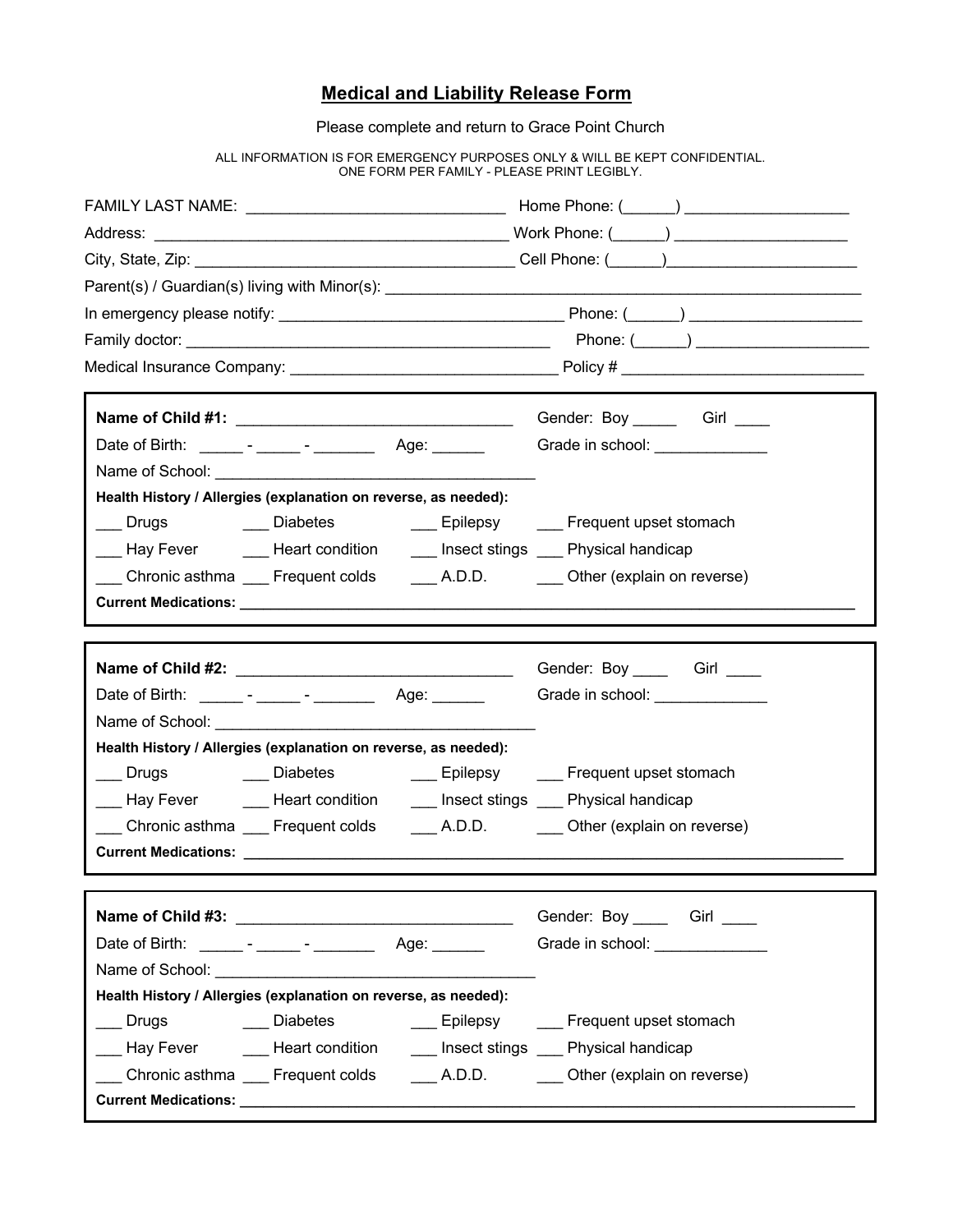#### **GPC MEDICAL & LIABILITY RELEASE AGREEMENTS**

#### **I. MEDICAL RELEASE AGREEMENT**

As the parent(s) / guardian(s) ("Undersigned") of the above-named child ("Minor"), the Undersigned are responsible for the health care decisions of the Minor and is/are authorized to give consent for medical treatment to be provided to the Minor. The Undersigned represents that no other consent from any other person(s) is/are required by law.

The Undersigned do hereby authorize Grace Point Church ("GPC") as agents for the Undersigned, to consent to any x-ray examination, anesthesia, medical or surgical diagnosis or treatment and hospital care of the Minor, which is deemed advisable by and is to be rendered under the general or specific supervision of any physician or surgeon licensed under the provisions of the California Medical Practice Act (Business & Professions Code Sections 2000-2029) and on the medical staff of a licensed hospital, whether such diagnosis or treatment is rendered at the office of said physician or said hospital.

It is understood and agreed that this authorization is given in advance of specific diagnosis, treatment or hospital care being required and is given to provide GPC with the authority and power to give specific consent to any and all such diagnosis or treatment deemed advisable for the Minor. This authorization is given pursuant to Sections 6910 and 6550 of the California Family Code and shall remain effective until December 31, 2022 unless revoked sooner in writing delivered to and received by GPC.

It is also understood and agreed that the Undersigned is/are responsible for all costs relating to the necessary medical treatment, whether through insurance or other means, and that GPC does not provide medical insurance coverage and is not responsible for any costs relating to medical treatment of the Minor.

In addition to the above, the Undersigned agree(s) to allow the Minor to be photographed and/or videotaped for official publication purposes relating to GPC (flyers, brochures, web site, etc.).

#### **II. LIABILITY RELEASE AGREEMENT**

The Undersigned hereby release(s), waive(s), and discharge(s) GPC, its officers, agents, employees and representatives (hereinafter "Releasees") from any and all liability, responsibility, damages, losses, and claims resulting from personal injury, accidents, and/or property loss caused in any manner, including the simple, active or passive negligence of Releasees, arising from or related to Minor's participation in GPC activities.

The Undersigned further understand(s) and expressly agree(s) that the foregoing Medical Release Agreement and Liability Release Agreement ("Release Agreement") is intended to be as broad and inclusive as is permitted by the laws of the State of California, including without limitation California Probate Code section 3500, *et seq.*, and that if any portion of the Release Agreement is found invalid, it is agreed that the remaining provisions shall, notwithstanding, continue in full legal force and effect.

The Undersigned has/have carefully read this Release Agreement and fully understand its contents. The Undersigned is/are aware that this is a release of liability and a consent to medical services, and further understand that the Undersigned is/are giving up substantial legal rights. The Undersigned is/are not relying on any representation by GPC which is not set forth herein, and further understand(s) that any modification to this Release Agreement must be made by GPC in writing. The Undersigned agree(s) to sign for the Minor listed on this form and will update this form as information changes.

| Signature                                    | Relationship to Minor | Date |
|----------------------------------------------|-----------------------|------|
| Explanation from previous page, as needed: _ |                       |      |
|                                              |                       |      |